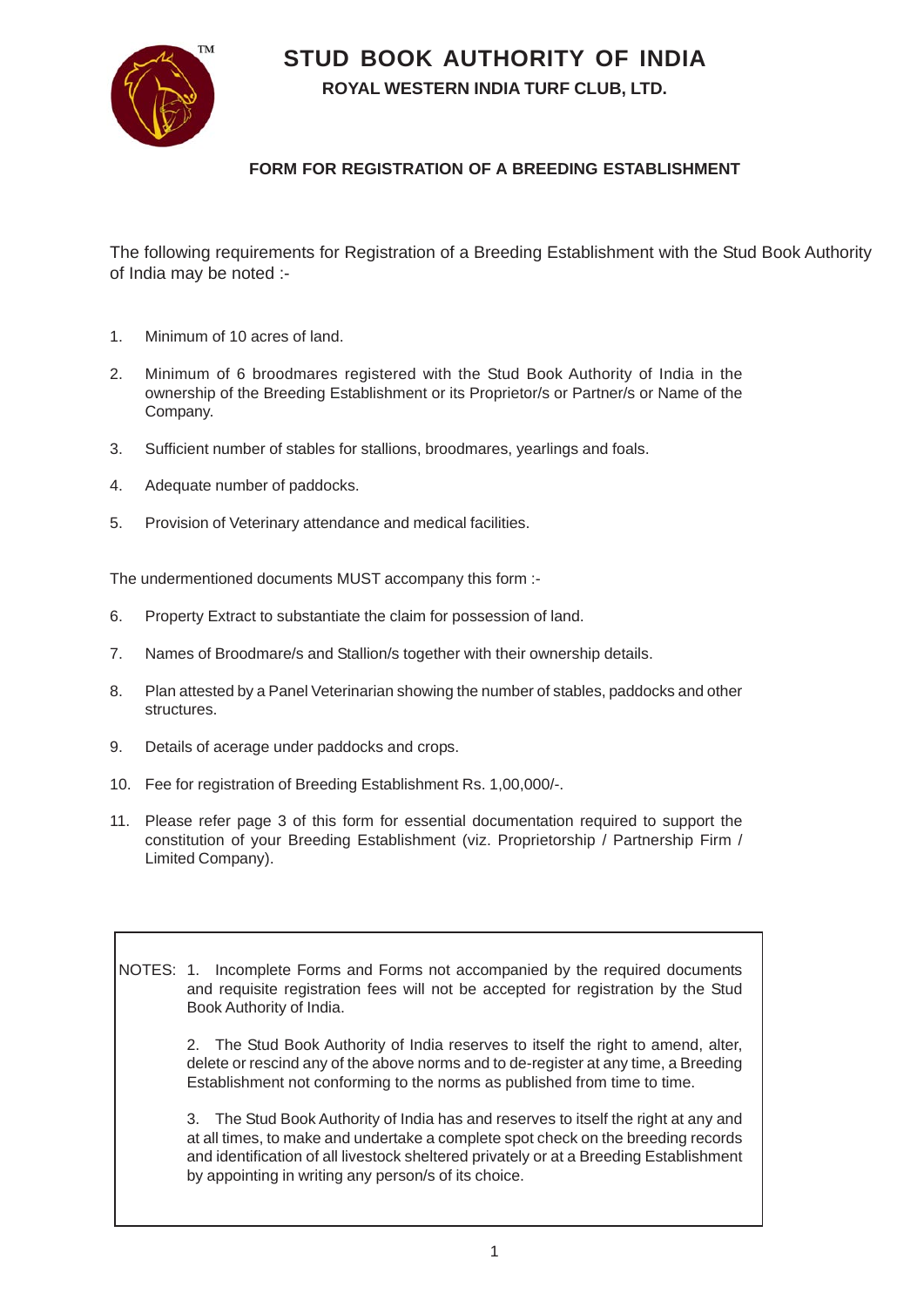| 1)                 | Name of the Breeding Establishment                                                                                                                                                                                                                                                                                                                                                                                                                                                                                                                                                                                                                                 |                                                                              |
|--------------------|--------------------------------------------------------------------------------------------------------------------------------------------------------------------------------------------------------------------------------------------------------------------------------------------------------------------------------------------------------------------------------------------------------------------------------------------------------------------------------------------------------------------------------------------------------------------------------------------------------------------------------------------------------------------|------------------------------------------------------------------------------|
| 2)                 | Approximate Acerage of land                                                                                                                                                                                                                                                                                                                                                                                                                                                                                                                                                                                                                                        |                                                                              |
| 3)                 | Address of the Breeding Establishment                                                                                                                                                                                                                                                                                                                                                                                                                                                                                                                                                                                                                              |                                                                              |
| 4)                 | Address at which the correspondence<br>is to be sent (Postal address)                                                                                                                                                                                                                                                                                                                                                                                                                                                                                                                                                                                              |                                                                              |
| 5)                 | Name of the nearest Railway station<br>and its distance from the Breeding Establishment                                                                                                                                                                                                                                                                                                                                                                                                                                                                                                                                                                            |                                                                              |
| 6)                 | Name of Proprietor/s or Partner/s or Director/s<br>(Refer Page 3 of this form)                                                                                                                                                                                                                                                                                                                                                                                                                                                                                                                                                                                     |                                                                              |
| 7)                 | Person/s authorised to sign on behalf of the<br>Breeding Establishment or on behalf of the<br>partner/s in connection with breeding matters.                                                                                                                                                                                                                                                                                                                                                                                                                                                                                                                       |                                                                              |
| 8)                 | Specimen signature/s of authorised person/s<br>Place:<br>Date: <u>___________</u>                                                                                                                                                                                                                                                                                                                                                                                                                                                                                                                                                                                  | TM<br><b>SIGNATURE</b><br>Proprietor / Partner / Director / Authorised Agent |
| <b>DECLARATION</b> |                                                                                                                                                                                                                                                                                                                                                                                                                                                                                                                                                                                                                                                                    |                                                                              |
|                    | 1.<br>declare that the Registration Form of a Breeding Establishment filled-in and lodged with the Stud<br>Book Authority of India is correctly and completely done under our signature/s.<br>2.<br>We further declare that all the information given by me / us and the supporting documentation attached<br>to this Form are true and correct. Any change in the information furnished above will be notified to<br>Stud Book Authority of India immediately.<br>I / We unconditionally agree to abide by the Rules and Requirements for Registration of Horses in<br>3.<br>India, as updated periodically and also confirm having read and understood the same. |                                                                              |